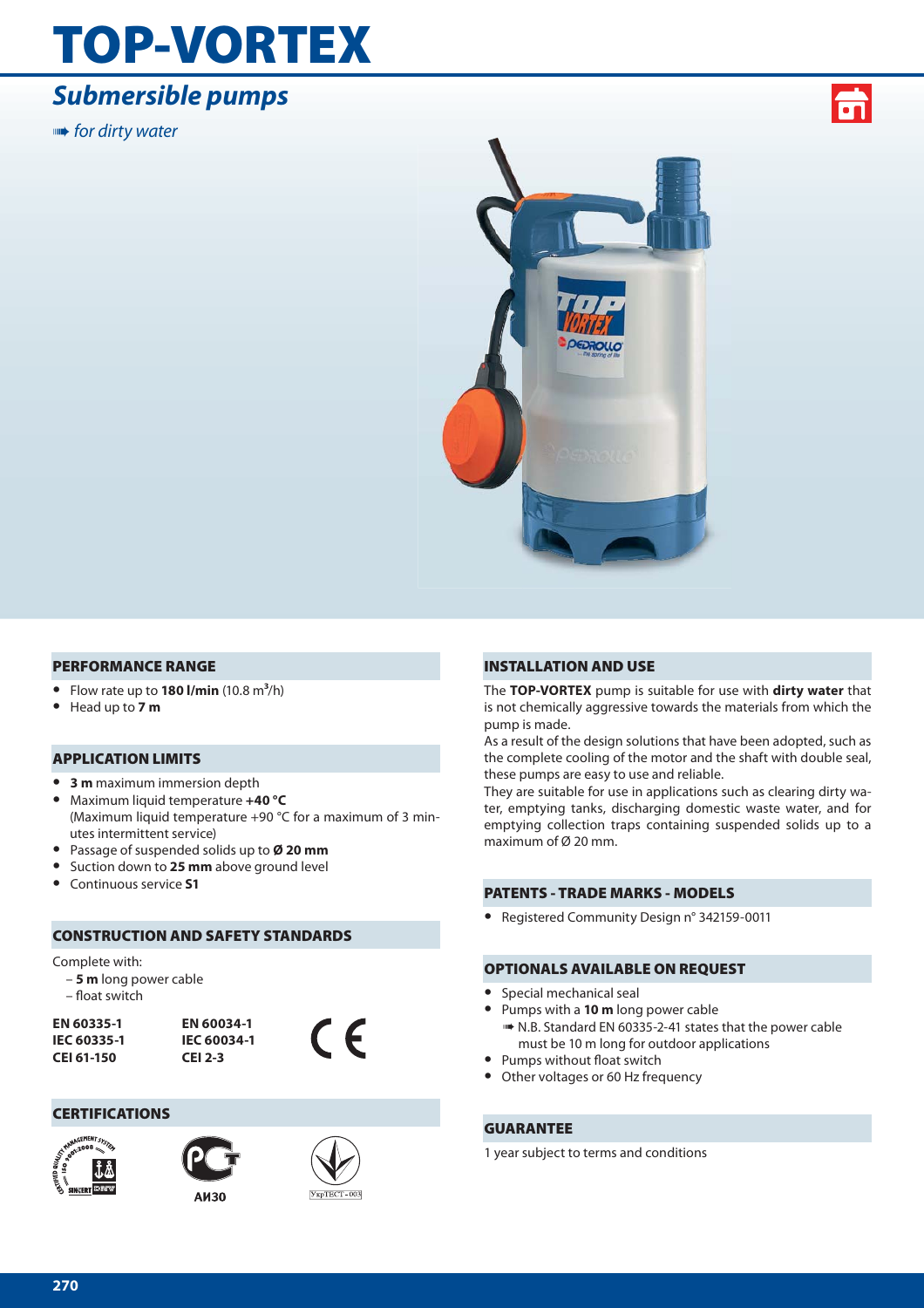



| <b>MODEL</b>      | <b>POWER</b> |           | m <sup>2</sup> /h | $\overline{\phantom{a}}$ | 2.4 | 3.6                            | 4.8 | 6.0 | .   | 8.4 | 9.6    | 10.8 |
|-------------------|--------------|-----------|-------------------|--------------------------|-----|--------------------------------|-----|-----|-----|-----|--------|------|
| Single-phase      | kW           | <b>HP</b> | '/min             | 20                       | 40  | 60                             | 80  | 100 | 120 | 140 | 160    | 180  |
| <b>TOP-VORTEX</b> | 0.37         | 0.50      | н<br>metres       | 6.5                      |     | 54<br>$\overline{\phantom{a}}$ | 4.8 | 4.4 | ر.ر |     | $\sim$ |      |

**Q** = Flow rate **H** = Total manometric head Tolerance of characteristic curves in compliance with EN ISO 9906 App. A.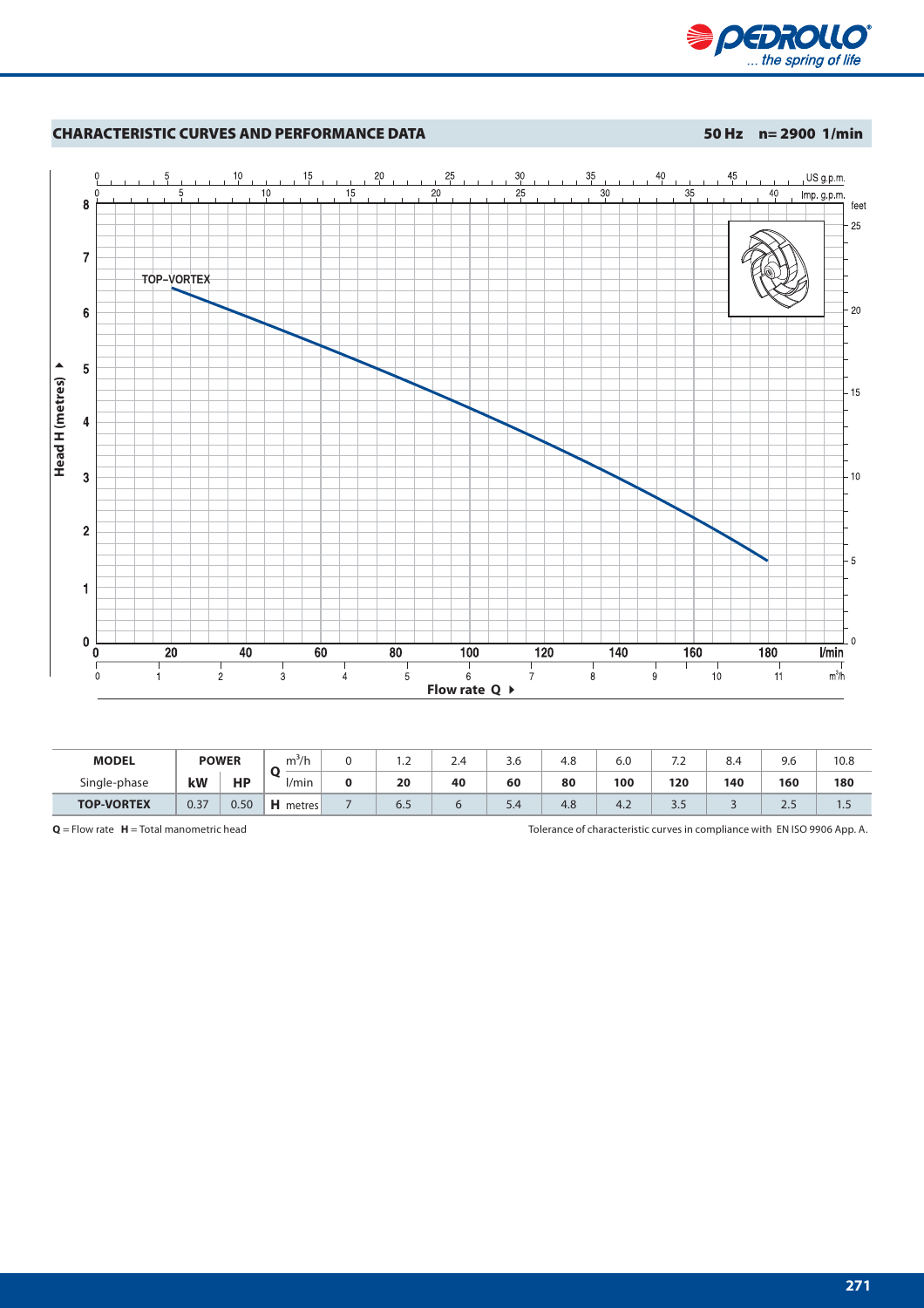# **TOP-VORTEX**

|                   | <b>POS. COMPONENT</b>                 |                 |                                                         | <b>CONSTRUCTION CHARACTERISTICS</b> |              |    |  |
|-------------------|---------------------------------------|-----------------|---------------------------------------------------------|-------------------------------------|--------------|----|--|
| 1                 | <b>PUMP BODY</b>                      |                 | Technopolymer                                           |                                     |              |    |  |
| $\overline{2}$    | <b>SUCTION FILTER</b>                 |                 | Technopolymer                                           |                                     |              |    |  |
| 3                 | <b>SUCTION PLATE</b>                  |                 | Technopolymer                                           |                                     |              |    |  |
| 4                 | <b>DIFFUSER</b>                       |                 | Technopolymer                                           |                                     |              |    |  |
| 5                 | <b>IMPELLER</b>                       |                 |                                                         | Technopolymer VORTEX type           |              |    |  |
| 6                 | <b>MOTOR CASING</b>                   |                 | Stainless steel AISI 304                                |                                     |              |    |  |
| $\overline{ }$    | <b>MOTOR CASING PLATE</b>             |                 | Stainless steel AISI 304                                |                                     |              |    |  |
| 8                 | <b>MOTOR SHAFT</b>                    |                 |                                                         | Stainless steel EN 10088-3 - 1.4104 |              |    |  |
| 9                 |                                       |                 | <b>SHAFT WITH DOUBLE SEAL AND OIL CHAMBER</b>           |                                     |              |    |  |
|                   | Seal                                  | <b>Shaft</b>    |                                                         | <b>Materials</b>                    |              |    |  |
|                   | <b>Model</b>                          | <b>Diameter</b> | Stationary ring                                         | Rotational ring                     | Elastomer    |    |  |
|                   | <b>AR-12R</b>                         | $Ø$ 12 mm       | Ceramic                                                 | Graphite                            | <b>NBR</b>   |    |  |
| 10                | <b>LIP SEAL</b>                       |                 | $\emptyset$ 12 x $\emptyset$ 19 x H 5 mm                |                                     |              |    |  |
| 11                | <b>BEARINGS</b>                       |                 | 6201 ZZ / 6201 ZZ                                       |                                     |              |    |  |
| $12 \overline{ }$ | <b>CAPACITOR</b>                      |                 |                                                         |                                     |              | 14 |  |
|                   | Capacitance                           |                 |                                                         |                                     |              |    |  |
|                   | (230 V or 240 V)                      | (110 V)         |                                                         |                                     |              |    |  |
|                   | 10 µF 450 VL                          | 16 µF 250 VL    |                                                         |                                     | 15           | Ж  |  |
| 13                | <b>ELECTRIC MOTOR</b>                 |                 |                                                         |                                     |              |    |  |
|                   | - Single-phase 230 V - 50 Hz          |                 |                                                         |                                     | $\mathbf{1}$ |    |  |
|                   |                                       |                 | with thermal overload protector built-in to the winding |                                     | $\boxed{12}$ |    |  |
|                   | - Insulation: F class                 |                 |                                                         |                                     |              |    |  |
|                   | - Protection: IP 68                   |                 |                                                         |                                     | 11           |    |  |
| 14                | <b>HANDLE ASSEMBLY</b> (resin sealed) |                 |                                                         |                                     |              | Ñ  |  |

Complete with:

– **5 metre** long "H07 RN-F" power cable with Schuko plug – Float switch.

#### **15 HOSE CONNECTOR WITH UNION**

Hose connection **Ø 35 mm**